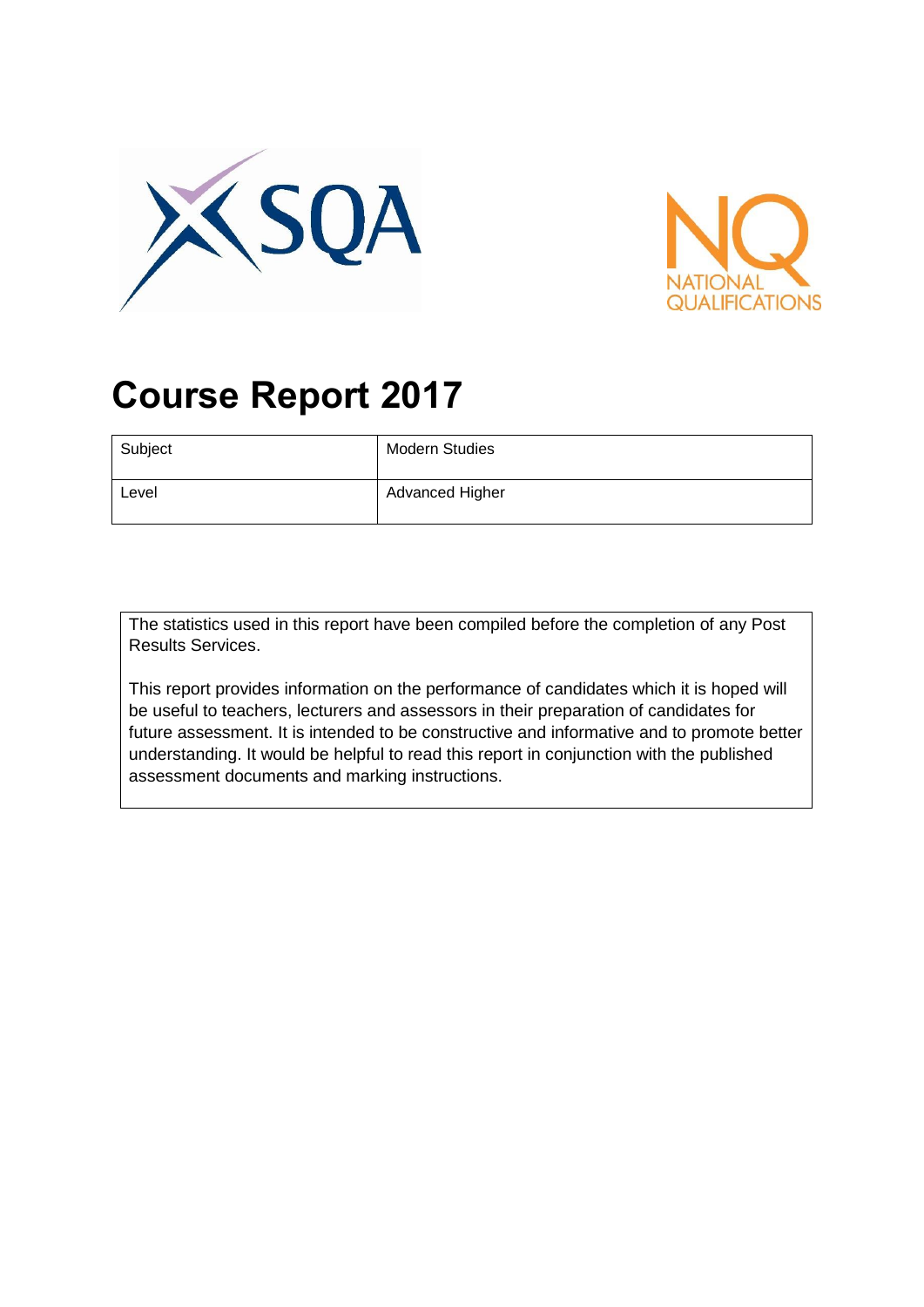## **Section 1: Comments on the Assessment**

### **Summary of the Course assessment**

#### **Component 1: Question paper**

The question paper consists of two sections totalling 90 marks and incorporates a mixture of 30-mark essay questions, where candidates answer two extended-response questions from a choice of three, and two mandatory 15-mark questions: one research methods question and one source-stimulus question.

The question paper largely performed as expected. Feedback indicates that it was positively received by centres, and that it was felt to be fair and accessible for all candidates whether they attempted Section 1 – Political Issues & Research Methods or Section 2 – Law and Order & Research Methods. No candidates attempted questions from Section 3: Social Inequality & Research Methods.

The majority of candidates understood what was required and completed the two required parts of the question paper in the allocated time.

Overall, the quality of candidates was broadly in line with previous years. Section 2: Law & Order continues to remain the most popular area of study by some margin and, within this, 'Understanding Criminal Behaviour' (Question 7) and 'Responses by Society to Crime' (Question 8) are the two most common questions attempted.

Section 1: Political Issues was the second most common area of study. Within Political Issues, 'Power and Influence' (Question 1) and 'Living Political Ideas' (Question 2) were the most common questions attempted.

#### **Extended responses (Questions 1–3, 6–8 and 10–13)**

Similar structure and framing of the extended-response questions across all sections allowed candidates to access the questions and apply their knowledge to analyse, synthesise and evaluate the statements within the questions, whilst attempting to also make international comparisons. Most extended responses made reference to international comparisons.

The quality and integration of international comparisons within a coherent line of argument was variable, as expected, and acted as a discriminator between low and high quality extended responses. Several extended responses gained full marks across Questions 1–3 and 6–7. No candidates attempted Questions 11–15 in Section 3: Social Inequality.

#### **Research methods (Questions 4, 9 and 14)**

Statistical analysis and average marks showed the 15-mark research methods questions were equitable in terms of difficulty and accessibility across Section 1: Political Issues and Section 2: Law & Order. Questions comprised the same stated research method (covert participation observation) which candidates were required to evaluate in relation to the extent to which this was the best method for researching the given scenario. Candidates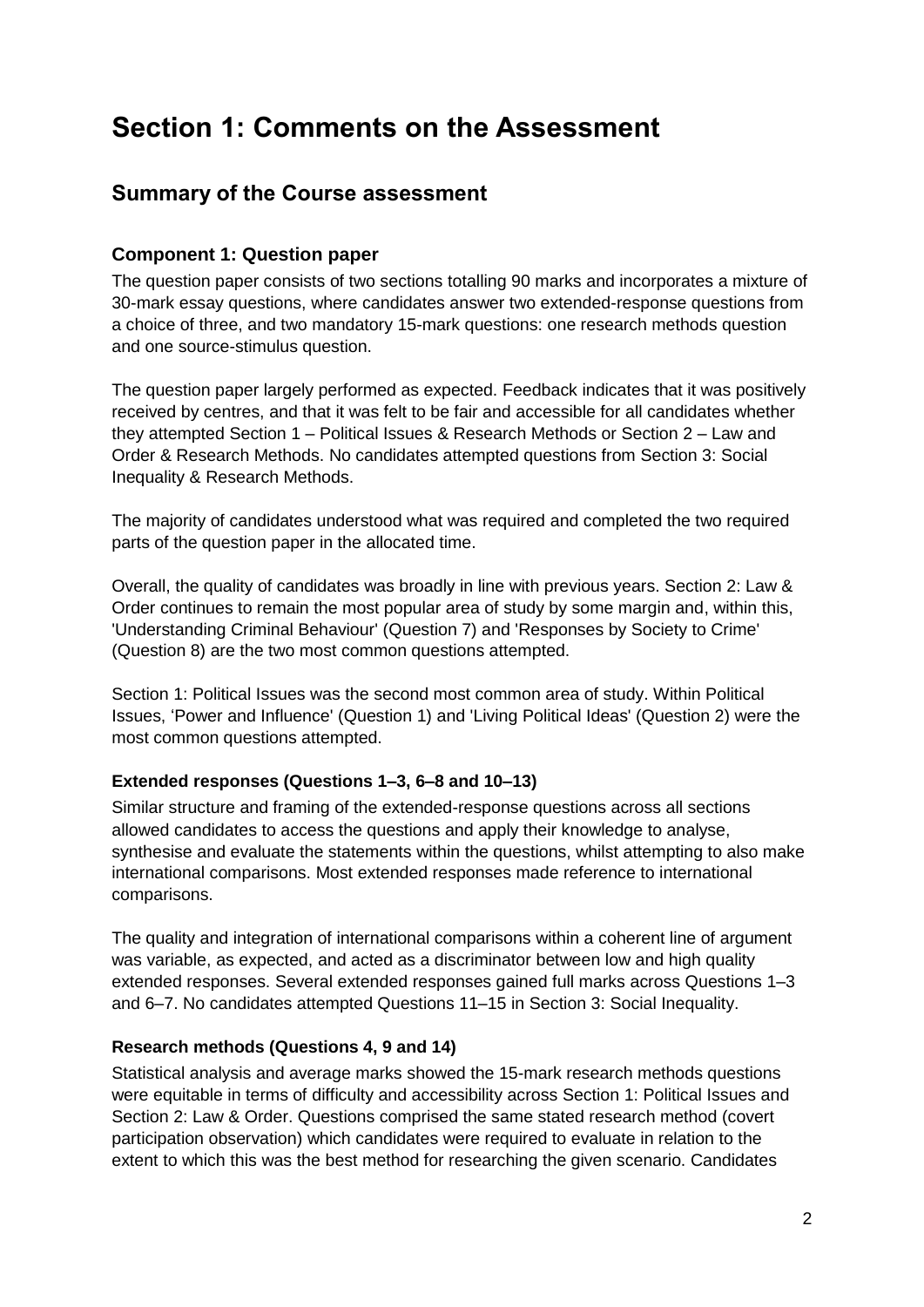were familiar with the research method and in most cases were able to draw on their knowledge and understanding of social science research to critically evaluate it.

A majority of candidates also attempted to evaluate their own alternative methods of researching the issue and reached a conclusion on the most suitable method. This meant that most candidates' responses could be considered for the full range of marks. The only difference across questions in Section 1, 2 and 3 was the given scenario within each question.

The need to link analysis and evaluation of the research methods to the issue in the scenario distinguished between lower and higher quality responses. The conclusion element also worked well to distinguish between lower and higher quality responses. Concluding remarks that were simply summaries gained minimal credit, whereas high quality responses clearly outlined and justified which of the research methods was preferred and were highly credited as a result.

#### **Source-based questions (Questions 5, 10 and 15)**

The 15-mark source-stimulus questions were deemed fair and equitable to all candidates across all three sections. The sources across Sections 1–3 were all in the form of infographics, drawn from the Home Office, DataDial (a Search and Engine Optimisation Social Media Marketing group) and the Trussell Trust, coupled with additional methodological/background information.

Candidates could analyse and evaluate the trustworthiness of the source whilst applying their knowledge of social science research to make an overall judgement on the trustworthiness of the source in question. The source content allowed candidates to analyse, evaluate and comment on key aspects of validity/reliability including provenance, source evidence, source omissions, bias and contemporaneousness.

In the analysis criteria for the source-stimulus question, the necessity to include evidence to support the evaluation of the trustworthiness of the source acted as a discriminator between high and low quality responses.

In the evaluation criteria for the source-stimulus question, the requirement for candidates' responses to support evaluations with knowledge of conducting Social Science research, referencing additional research/sources and including consideration of alternative approaches which may increase the trustworthiness of the source, acted as discriminators between adequate responses and those which were considered for full marks.

#### **Component 2: Project-dissertation**

This component consists of a 5,000-word maximum project-dissertation undertaken by candidates, totalling 50 marks. The project-dissertation performed as expected.

Analysis of candidate performance indicates a majority of candidates used titles from the Advanced Higher Modern Studies Approved List of Dissertations. However, an increasingly significant number of candidates are now developing their own dissertation titles and making use of the advisory title approval service.This is perfectly acceptable and allows candidates to produce project-dissertations that are distinctive, deal with relevant, contemporary issues, and support a broad range of methodological research.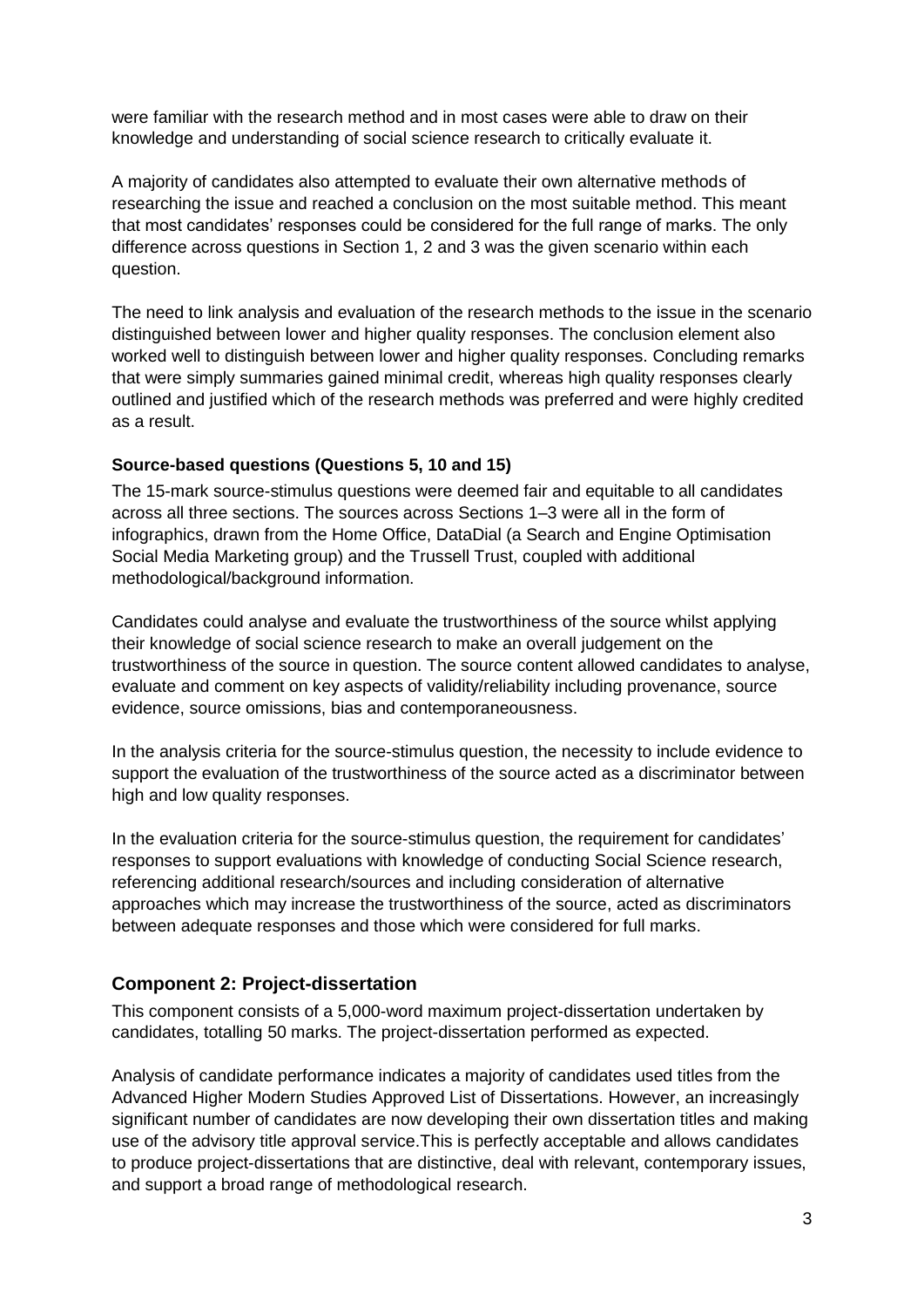The vast majority of candidates are familiar with the project-dissertation assessment criteria and developed an approach that fits with this. In presenting their findings, mostcandidates' project-dissertations attempted to:

- $\bullet$  iustify an appropriate, complex, contemporary political/social issue for research
- ◆ evaluate research methodology
- use a wide range of sources of information
- analyse the issue
- evaluate arguments and evidence
- synthesise information to develop a sustained and coherent line of argument, leading to a conclusion, supported by evidence
- organise, present and reference findings using appropriate conventions

## **Section 2: Comments on candidate performance**

### **Areas in which candidates performed well**

#### **Component 1: Question paper**

A majority of candidates displayed good political and social knowledge and understanding of the issues raised by the extended response questions. Very few candidates were unprepared for the question paper.

#### **Extended responses (Questions 1–3, 6–8 and 11–13)**

**Analysis:** High quality responses identified and analysed key factors in the introduction which were then developed and related to the question throughout the main body of the essay. Contemporary supporting evidence was presented consistently throughout the response, and referenced or attributed.

Analysis of key issues included detailed evidence from an international comparator country or countries which went beyond simple description of the issue in that country in isolation, but went on to integrate the coverage to compare, contrast, analyse and evaluate the issue in the comparator country in relation to the UK/Scotland. Quality responses also referenced, analysed and evaluated ideas/theories or the academic arguments of others.

**Comparison:** High quality responses compared and contrasted the UK/Scotland with a relevant comparator country or countries throughout the essay. Contemporary supporting evidence from international comparators was accurate and detailed, with comment offered on the extent of difference/similarity between the UK/Scotland and the comparator country or countries.

**Evaluation:** High quality responses provided implicit as well as explicit conclusions and considered and evaluated alternative views and theories in relation to the question. Overall conclusions were justified and included a reason for rejecting or accepting alternative arguments.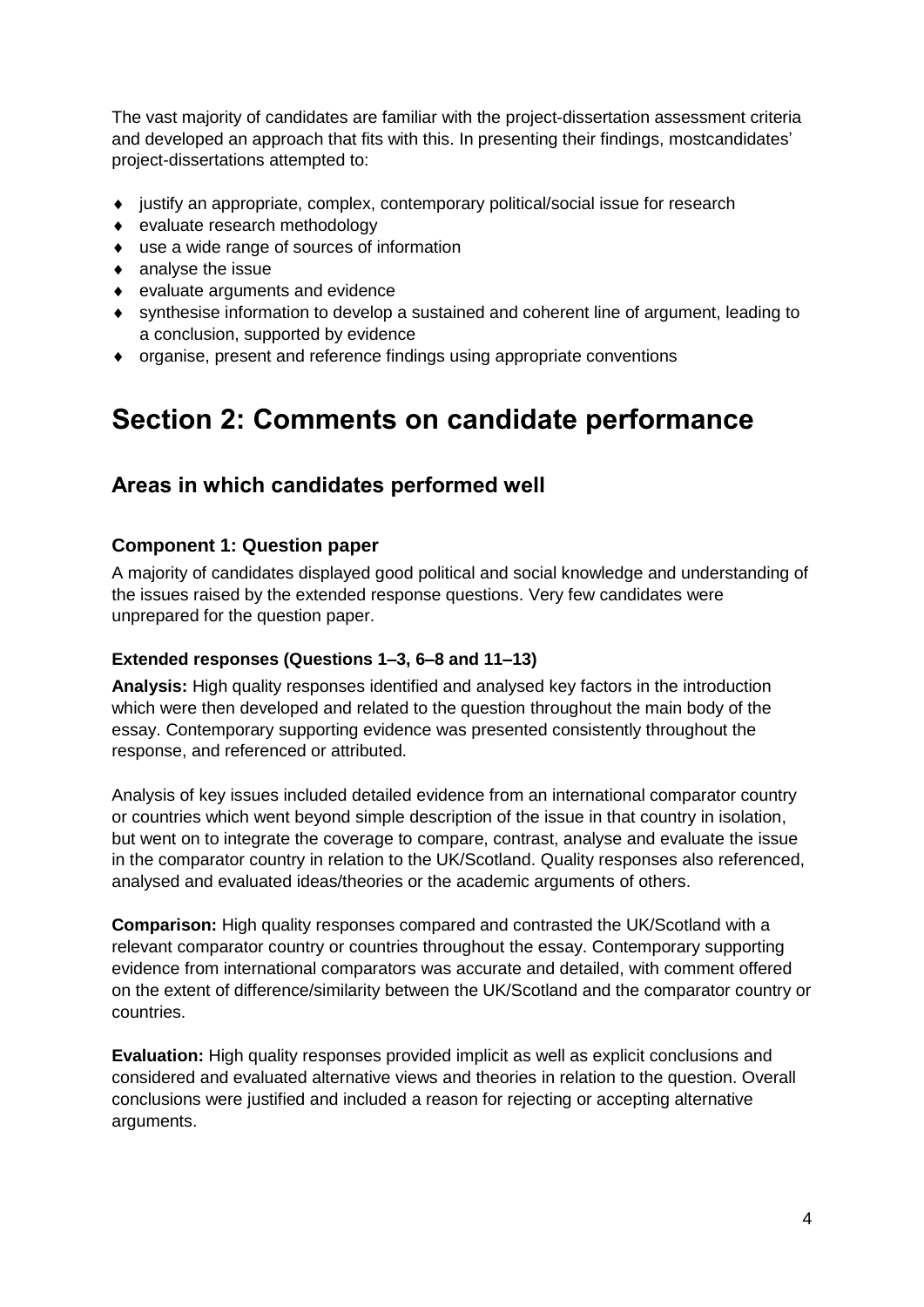**Synthesising information to structure and sustain lines of argument:** Quality responses had a clear line of argument that flowed from an organised and logical sequence of ideas. A developed conclusion was offered (not just a summary) which directly related to the question and provided a judgement which flowed from the evidence presented in the essay and responded to counter-arguments raised in the main body of the essay.

#### **Research methods (Questions 4, 9 and 14)**

The research methods question responses illustrated that candidates are better prepared for this type of question than previously. The range and quality of contemporary supporting evidence was perceived as being much better than the 2016 exam diet, with focus on the specified scenario in responses much improved, and responses addressing ethical issues associated with the key stated research method much more common. The vast majority of candidates correctly inferred that the question required that they also discuss their own alternative research methods to allow a comparative approach and reach an evaluative conclusion on the most suitable method.

**Analysis:** Quality analysis in this question showed detailed knowledge of the key method referred to — covert participant observation. Developed points cited supporting evidence from the candidates' own research experience or academic research. Relevant examples included James Patrick's research A Glasgow Gang Observed; the Sun newspaper's Fake Sheikh – Maher Mahmood; Channel 4's Dispatches investigation into cash-for-access, and the Metropolitan Police's Special Demonstration Squad's infiltration of political groups.

**Evaluation:** Responses which gained high marks considered and addressed the effectiveness of the research methods in relation to the scenario outlined in the question. High quality responses commented on ethical issues related to one or more of the research methods raised in their response. Ethical issues commonly commented on included honesty, trust and respondent anonymity. Answers which were awarded full marks referred to an alternative research method that the candidate considered suitable for researching the issue. These included overt participation observation, focus groups and interviews.

**Conclusion:** Quality conclusions offered a clear judgment which clearly illustrated the candidate's preferred method in relation to the issue. Justification for preferring one method and rejecting the others were clearly stated.

#### **Source-based questions (Questions 5, 10 and 15)**

A number of candidates produced high-quality answers which contained the following positive key features:

**Analysis of a source:** Analysis and comments showed detailed knowledge of several aspects of the source's trustworthiness. Comment was balanced and considered strengths and weaknesses of the source.

**Evaluation of trustworthiness:** Points of evaluation were developed with supporting evidence drawn from the source as well as the candidates' own knowledge of social science research. Comments on alternative approaches which could increase the trustworthiness of the source were also made.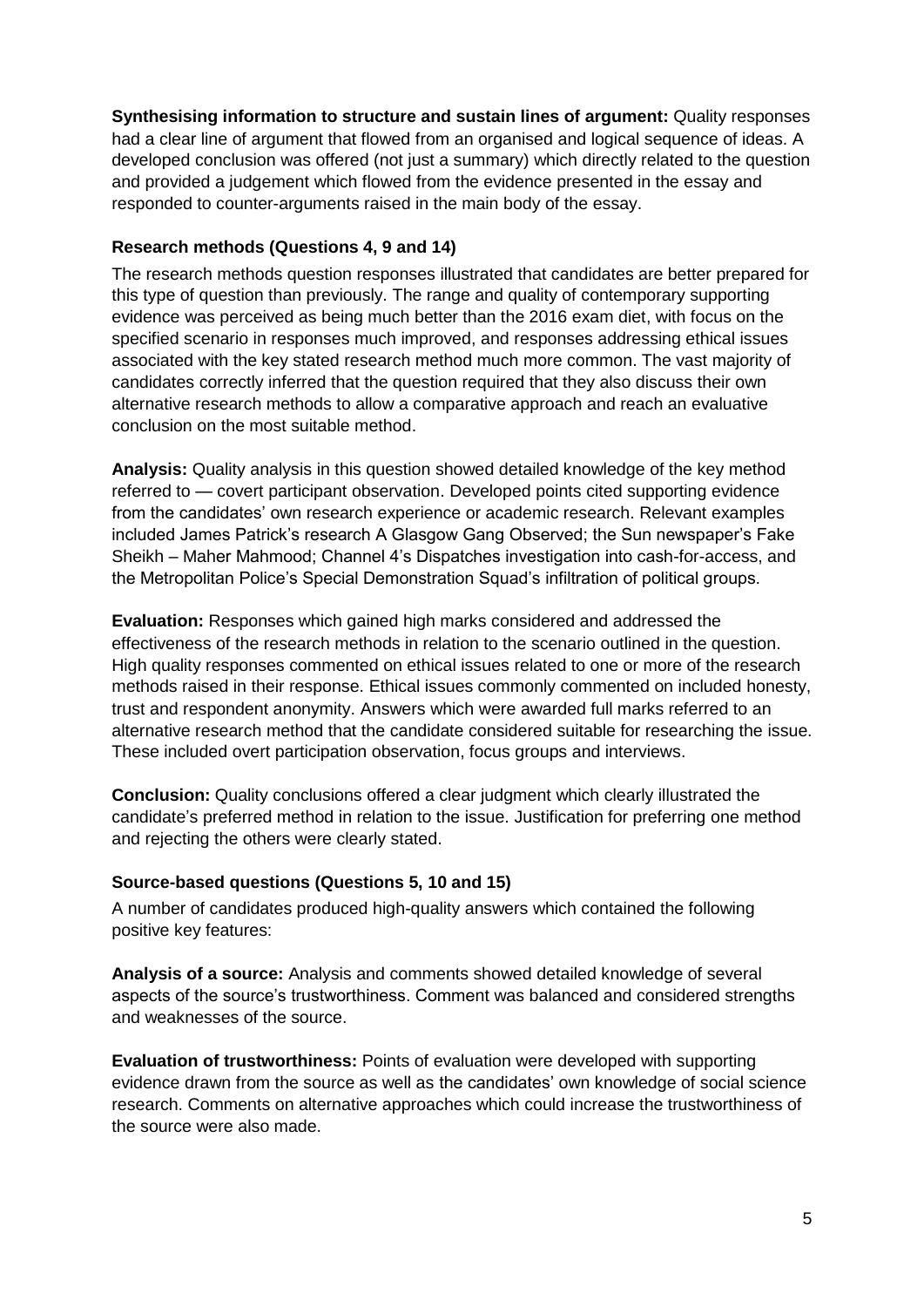**Conclusion:** A clear conclusion was offered which flowed from a coherent line of argument and offered a judgement on the extent to which the source was trustworthy in a balanced manner.

#### **Component 2: Project-dissertation**

**Justifying an appropriate, complex, contemporary political/social issue:** High quality dissertations derived from titles/hypotheses and aims that were logical, linked and allowed the candidate to analyse and evaluate a relevant, contemporary Modern Studies issue. A detailed introduction was included which explained the contemporary political or social relevance of the issue selected; its local, national and/or global significance; and which upto-date issues or events related to the issue. Part of the introduction included a justification of the aims and an outline of the line of argument and coverage which was to be developed across the main body/chapters.

**Evaluating research methodology:** High quality evaluation of the research methodologies tended to deal with this in a separate, detailed section. The evaluation being included as a section in the introduction tended to result in a brief, descriptive treatment which earned less of the available marks.

Quality responses offered a balanced evaluation of a range of methods which went beyond simple description. High quality analysis and evaluation included comment on the strengths and weaknesses of the methods rather than generic comments. Where relevant, comment was also made on ethical issues and considerations surrounding the candidates' application of their selected methodologies. Responses that earned full marks in this element also went on to comment on ways in which the methods chosen could be improved upon.

Candidates who critically analysed a selective range of methodologies illustrating benefits and limitations to these tended to score more highly than candidates who attempted to describe the full range the methodologies they employed in constructing their dissertations.

**Using a wide range of sources of information:** High quality dissertations employed a wide and varied range of primary and secondary sources of information. Primary sources of information were accurately referenced, academically evidenced in the appendices, and integrated into the main body of the dissertation.

**Analysing the issue:** Key issues and factors were included and used in a way which went beyond simple description. Analysis of key issues led to evaluative comments, which were supported by contemporary statistical, theoretical or illustrative examples.

**Evaluating arguments and evidence:** Quality dissertations included implicit and explicit evaluations and conclusions. Arguments which supported the stated hypothesis as well as alternative views were presented and evaluated, and it was clear which arguments were accepted and which were discounted.

**Synthesising information to develop a sustained and coherent line of argument, leading to a conclusion, supported by evidence:** Information from a range of sources was brought together to build arguments and points. Conclusions were made consistently within chapters, in conclusion to each aim/chapter, and also within a detailed, balanced overall conclusion. Points raised within and across aims/chapters were linked in a logical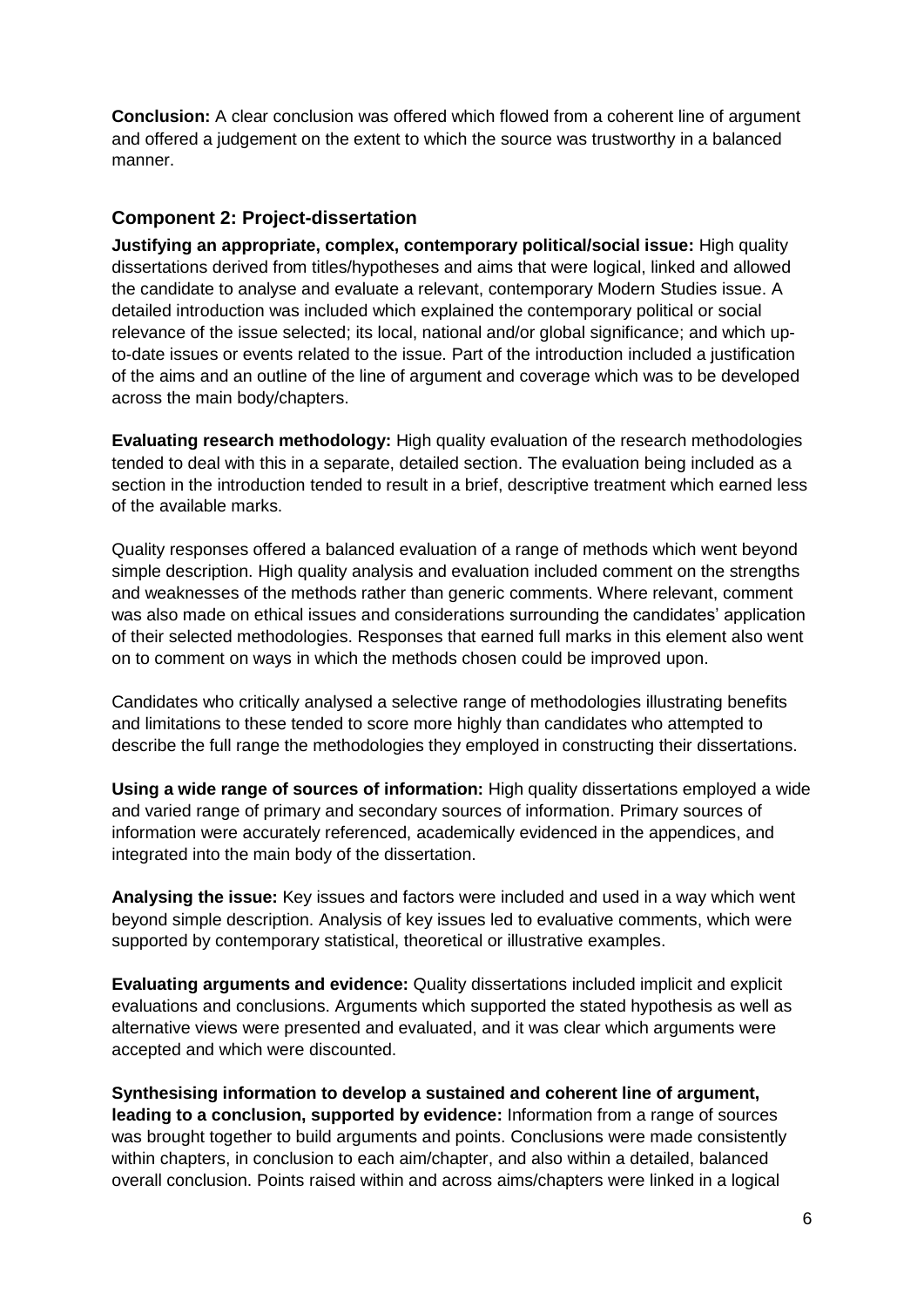manner, which built and led to supporting conclusions to each chapter and the overall conclusion.

**Organising, presenting and referencing findings using appropriate conventions:** 

Dissertations that earned high or full marks in this element had a well-organised bibliography that presented source types in a clear and logical manner. Academic-quality references were present throughout the main body and took the form of footnotes or in-body citations. Appendices clearly outlined the origin and provenance of the primary or secondary information. Interview transcripts contained full details of the date and interviewee's details, and an accurate, verbatim account of the interview. Where surveys were used, the questions and the results were presented in a structured and accessible format using tables, graphs and charts. Information from appendices was relevant and integrated into the main body of the dissertation to support analysis and evaluation of key issues.

## **Areas which candidates found demanding**

#### **Component 1: Question paper**

#### **Extended responses (Questions 1–3, 6–8 and 11–13)**

**Analysis:** A significant differentiator in the quality of essay responses was the regard candidates gave to the 'international comparator country' aspect and the detail they included. Many candidates either failed to refer to any, or made only cursory reference to any international comparator. As a consequence, many essays were only worthy a maximum of 5 out of the 8 marks available in this element. Responses to Question 2 and Question 7 which simply described political or criminological theories did not score well in the analysis of comparison elements.

**Comparison:** Many essays made only a cursory, descriptive reference to an international comparator and lost valuable marks as a consequence. Weak essay responses disbarred themselves from receiving any marks in the 'Comparison' element (worth a total of 4 marks) if they failed to make any reference to an international comparator country and focused their coverage solely on the UK/Scotland. Responses to Question 2 and Question 7 which did not make explicit reference to an international comparator could gain a maximum of 2 out of 6 marks in this element.

**Evaluation:** Poorer essays tended to be descriptive and contain points that were underdeveloped and lacked supporting evidence. Weaker responses often presented a one-sided interpretation of the issues raised in questions. As a result, these lacked any substantive, ongoing evaluation or conclusions. The overall conclusion in weaker responses summarised points already raised, rather than making and supporting judgements.

**Synthesising information to structure and sustain lines of argument:** Some candidates had difficulty in this element due to the limited understanding of the issue in question. Lower quality responses were descriptive with large sections reliant on singular pieces of information, views or evidence.

Common difficulties or weaknesses in responses to extended response questions included: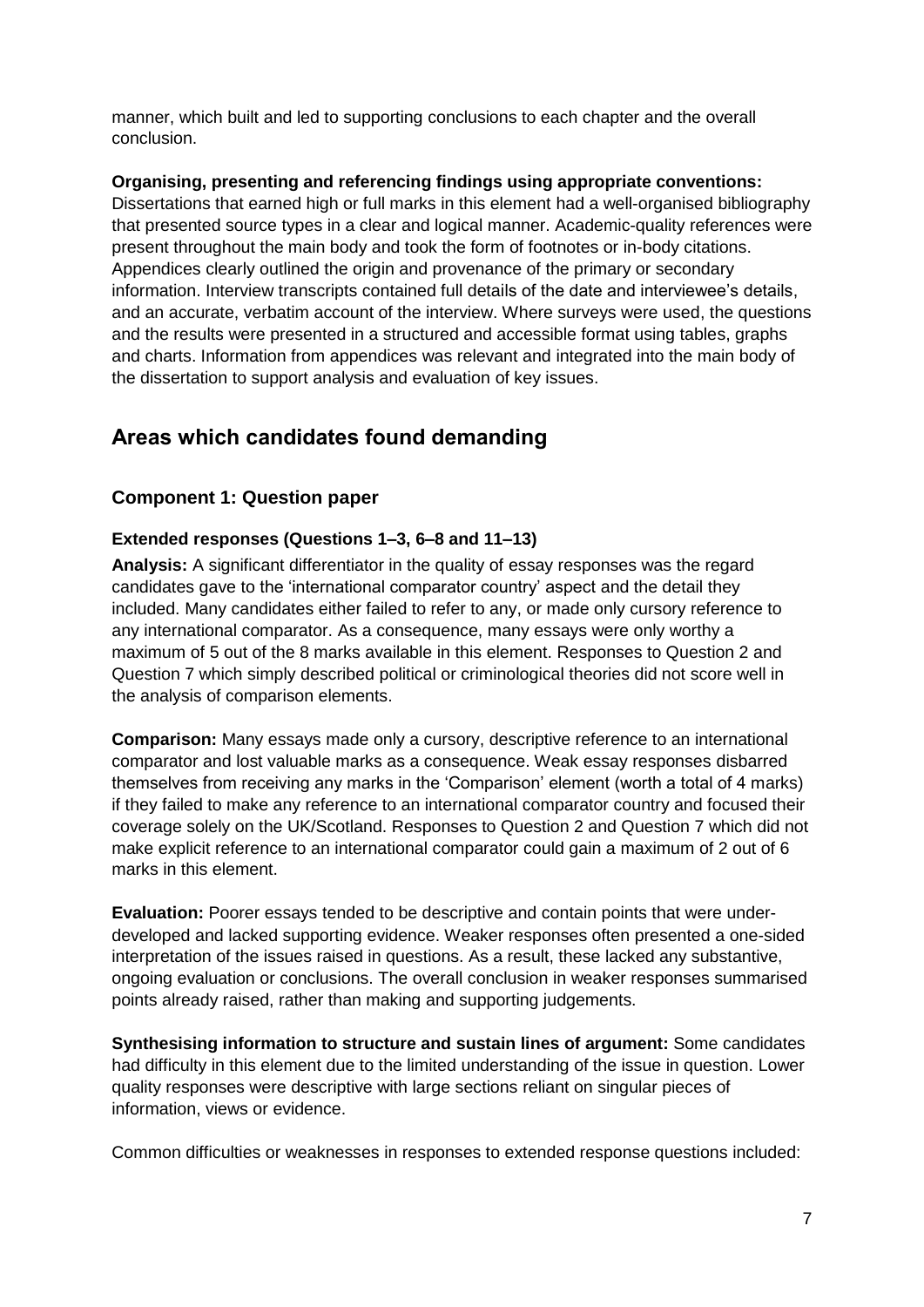#### **Question 1 – Power and influence**

*'The electoral system is the key factor in encouraging or discouraging multi-party representation.'* Discuss

Weaker responses' analysis and evaluation of this question was narrow and focused only on the electoral systems in the UK, Scotland and/or the comparator county/countries. This approach failed to consider other 'key factors' which determine the representation, power and influence, eg ideological cleavage, alignment/de-alignment, political culture, leadership and so forth. Some responses discussed referenda without convincingly relating this to the question.

#### **Question 2 – Living political ideas**

*'Socialism is an ideology with little relevance in modern political systems.'* Discuss

Weaker responses took a narrow, historical and descriptive approach to this question. Poor responses presented historical descriptions of the Labour Party and its relationship with socialism.

#### **Question 3 – Political structures**

*'Uncodified constitutions are preferable to codified constitutions'* Discuss

Weaker responses to this question failed to accurately interpret the question and attempted to turn it to fit a pre-prepared response. Some candidates framed this essay as being about federalism versus devolution, successfully identifying that devolution is an example of a change brought about under the uncodified UK constitution. However, the main focus of the question was not well addressed. Many comments were unrelated to a discussion of the constitution and its impact.

#### **Question 6 – Understanding the criminal justice system**

*'Recent criminal justice issues show that aspects of current systems are failing*.' Discuss

Some candidates answered this question by drawing on and applying their knowledge of penal systems — this may have been better applied to Question 8. In some of these cases this led to a very narrow interpretation of the question.

#### **Question 7 – Understanding criminal behaviour**

*'Criminal behaviour within societies cannot be explained by one single theory of crime.'* **Discuss** 

Weak responses to this question took a narrow, historical and descriptive approach. The poorest responses presented chronological descriptions, detailing the evolution of biological, psychological and sociological theories of crime without any critical evaluation of these or any reference to contemporary evidence to prove or dispute them.

#### **Question 8 – Responses by society to crime**

*'Penal systems have had no significant impact on reoffending.'* Discuss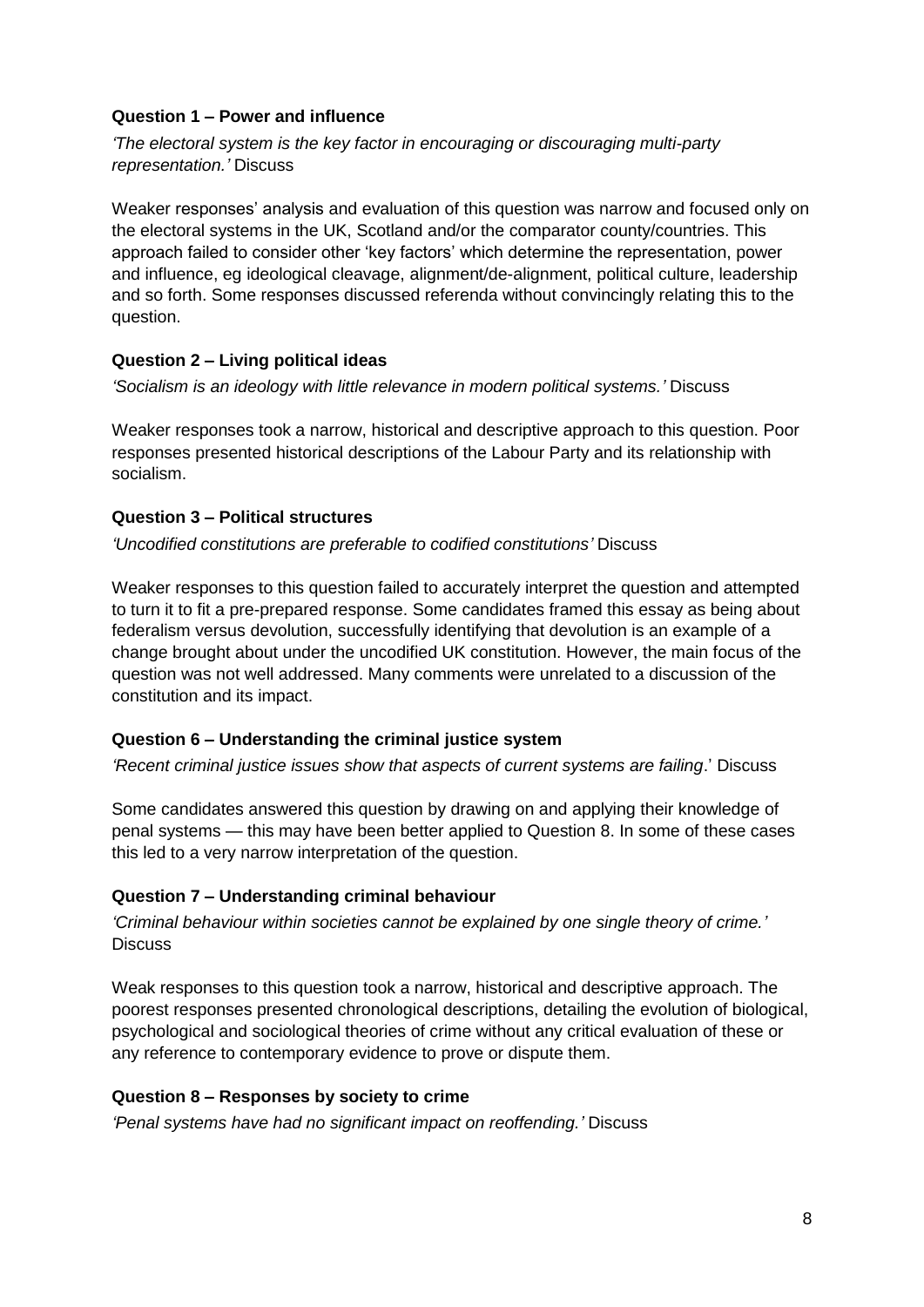Weaker responses to this question focused solely on prisons. Poorer responses took a onesided interpretation and focused on penal systems having a minimal impact on reoffending.

#### **Research methods (Questions 4, 9 and 14)**

Poor responses to the research methods questions simply described the advantages and disadvantages of the method highlighted in the question. This resulted in a failure to consider the relevance of the scenario outlined in the question.

Weaker answers failed to discuss an alternative method or comment on ethical issues associated with research methods. Some responses failed to offer an overall conclusion and were not considered for the 3 marks available for this element.

#### **Source-based questions (Questions 5, 10 and 15)**

Poor responses to the source-based questions described features and content of the sources rather than offering balanced, critical evaluation of relevant issues. Weak answers lacked supporting evidence taken from the source or the candidates' own knowledge of social science research. Some responses failed to offer any judgement on the extent to which the source was trustworthy and were not considered for the 3 marks available for this element.

#### **Component 2: project: dissertation**

Areas of difficulty or poor performance across the dissertation assessable elements included:

**Justifying an appropriate, complex, contemporary political/social issue:** Poor planning of the hypothesis and aims limited weaker dissertations from the outset. Many candidates develop aims that lead to descriptive rather than analytical and evaluative approaches. Poor aims tend to be phrased as statements or use the prefix, 'To find out ...' Better-phrased aims tend to use stems such as 'To analyse …', 'To evaluate …', 'To examine the extent to which …', or frame their aims or chapter headings as questions, leading candidates into adopting a more analytical and evaluative approach that supports substantive conclusions. A number of candidates' introductions failed to explain and justify the wider relevance of their hypothesis, aims and sub-issues to societal, global or wider ongoing issues.

**Evaluating research methodology:** For many candidates, the research methodology section was the weakest component of their dissertation. Many did not capitalise on the extensive research they had undertaken. Weak responses simply described the methods they had used or provided generic comment on the advantages and disadvantages of those methods. Many candidates did not discuss ethical issues associated with the methodologies.

Poorer dissertations also failed to discuss potential changes in research approaches that would improve the quality of information gathered. Responses which commented on 'doing more' primary or secondary research were not credited.

**Using a wide range of sources of information:** A minority of candidates continue to rely on a limited number of websites for their information. Surveys/questionnaires carried out by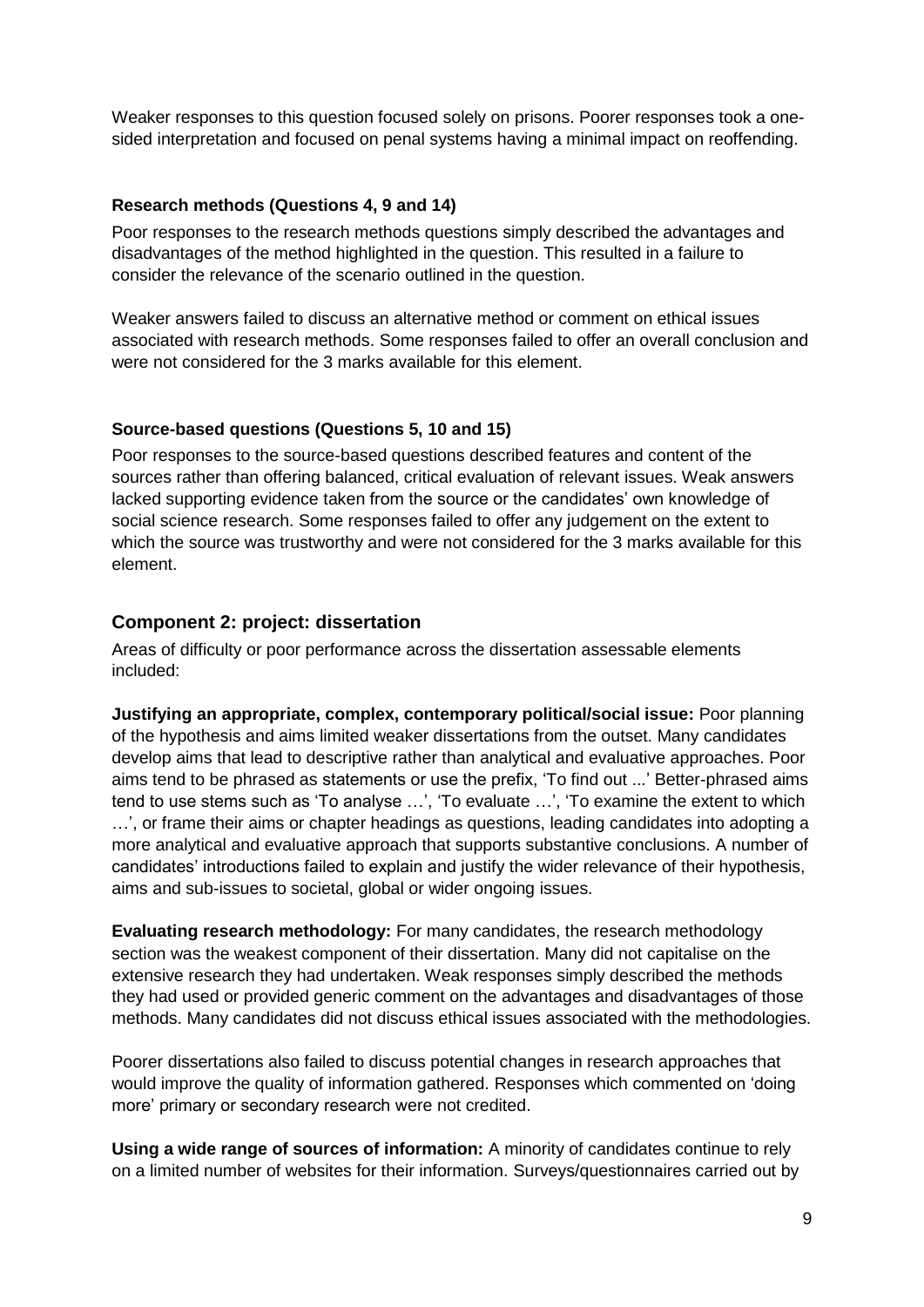the candidate are common, but not always relevant, reliable or valid in supporting analysis of the issue in question. Aims or chapters that are largely or solely focused around a candidate's survey/questionnaire are rarely deemed creditable and should be used with caution.

**Analysing the issue:** A growing proportion of candidates attempt to 'prove a point' about a particular issue, rather than dispassionately assessing their research evidence. This approach tends to lead to an unbalanced dissertation that fails to acknowledge or analyse alternative viewpoints and theories, which reduces the scope for gaining marks.

**Evaluating arguments and evidence:** Poorer dissertations failed to offer implicit or explicit evaluations in the main body of the dissertation. Points made did not refer to supporting evidence, arguments, examples or theories.

**Synthesising information to develop a sustained and coherent line of argument, leading to a conclusion, supported by evidence:** Poorer dissertations contained large sections drawn from, or based on, single sources of information. Poorly organised dissertations also lacked a coherent flow with aims/chapters which were unrelated to each other or which failed to address the title/hypothesis.

**Organising, presenting and referencing findings using appropriate conventions:** A significant number of candidates did not use consistent, academic referencing conventions, eg the Harvard or Oxford style. Weak bibliographies did not reflect academic protocols with generalised citations, ie lacking the full website address, origin, author, date of publication, date of access, etc. Many candidates did not include any appendices, particularly those whose dissertations were reliant on secondary research. Where candidates rely on secondary research they may wish to construct appendices around tabular, graphical or extracts from sources.

**Exceeding the maximum word count (5000 words with 10% tolerance):** A number of candidates incurred a 10% penalty for malpractice/rubric violation of the maximum word count. The majority of these violations occurred within a small handful of centres. This usually occurred where candidates did not include the research method evaluation section in their overall word count. Other cases of word count violations showed candidates/supervisors had not proofed or edited their dissertations adequately.

## **Advice for the preparation of future candidates**

Centres should ensure all candidates have access to, and are familiar with, the relevant supporting documentation for Advanced Higher Modern Studies. Centres should also ensure that all candidates are fully informed and familiar with the assessable criteria used across the question paper and the project-dissertation.

#### **Component 1: Question paper**

#### **Extended responses**

Centres should ensure that teaching and course coverage involves adequate coverage of an international comparator country or countries. Careful consideration should be given by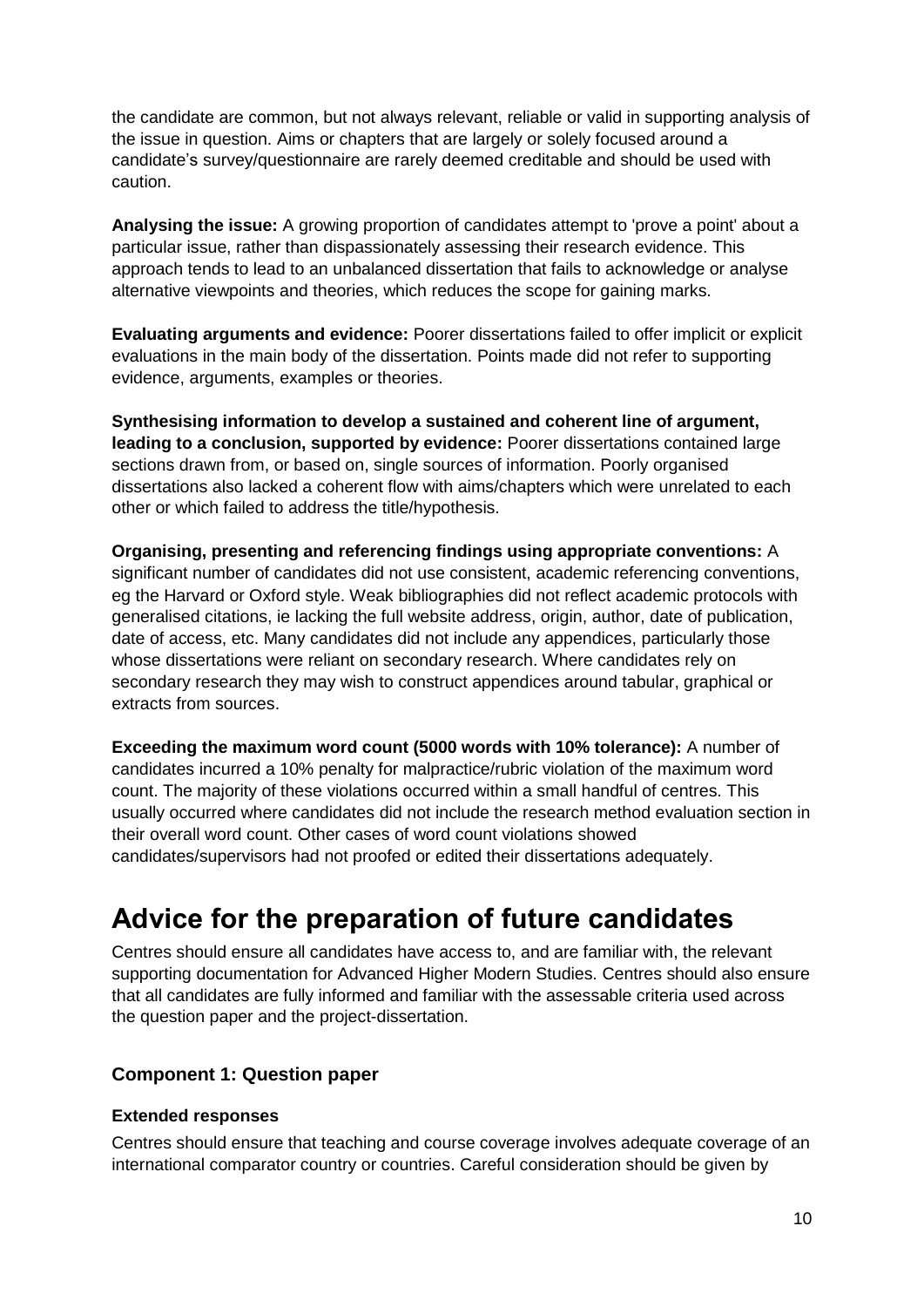centres as to how courses are constructed to best support candidates in adapting to this comparative element.

The majority of candidates are knowledgeable about the issues studied. However, weaker candidates still have a tendency to offer descriptive responses. Candidates should focus on answering the questions that is set in the paper rather than turning it to a pre-prepared essay.

Extended responses should also address both sides of the argument with in-depth analysis and synthesis, drawing a variety of information together in support of points. Essays can be improved further with relevant, current and in-depth evidence/exemplification. Candidates should ensure their essays offer a conclusion, rather than a summary, which relates to the question that is set.

#### **Research methods questions**

Centres should aim to prepare candidates adequately by ensuring that the key research methods outlined in the course assessment specification are covered in their courses. Candidates should have practical opportunities to apply methods as part of their projectdissertation research, or as part of the course, to gain greater insight into the benefits, limitations and considerations that must be given to their use. Any study of research methods should aim to familiarise candidates with examples of application in academic studies, as this will support candidates' ability to offer exemplification in their exam responses.

#### **Source-based questions**

Centres can support candidates by ensuring they are familiar with the assessable criteria for the source-based questions, and that they have ample opportunity to practise these types of questions. Assessing sources of complex political or social information should form a routine part of any course.

Candidates should ensure their responses go beyond simple description of the source content. Source information should be used to support points and arguments. Candidates should also be aware that they can offer comment on errors and omissions from the source, if relevant. All responses must offer a conclusion which offers a clear judgement on the extent of the sources' trustworthiness.

#### **Component 2: Project-Dissertation**

Centres can assist candidates in the planning stage by ensuring they adopt an appropriate hypothesis and aims. Many centres make use of the Approved List of Dissertations available on the Advanced Higher Modern Studies SQA page. It is perfectly valid for candidates to adapt or modify these as it relates to their issue of study. Candidates should also be supported in selecting their own dissertation titles if they wish to do so. Where centres are unsure about a candidate's adapted or self-developed hypothesis/title/aims, they can submit an Advanced Higher Modern Studies Approval of Titles for Dissertations form.

Centres should advise candidates to avoid framing aims in a manner that leads to a descriptive treatment of the issue. Higher quality aims tend to use evaluative or analytical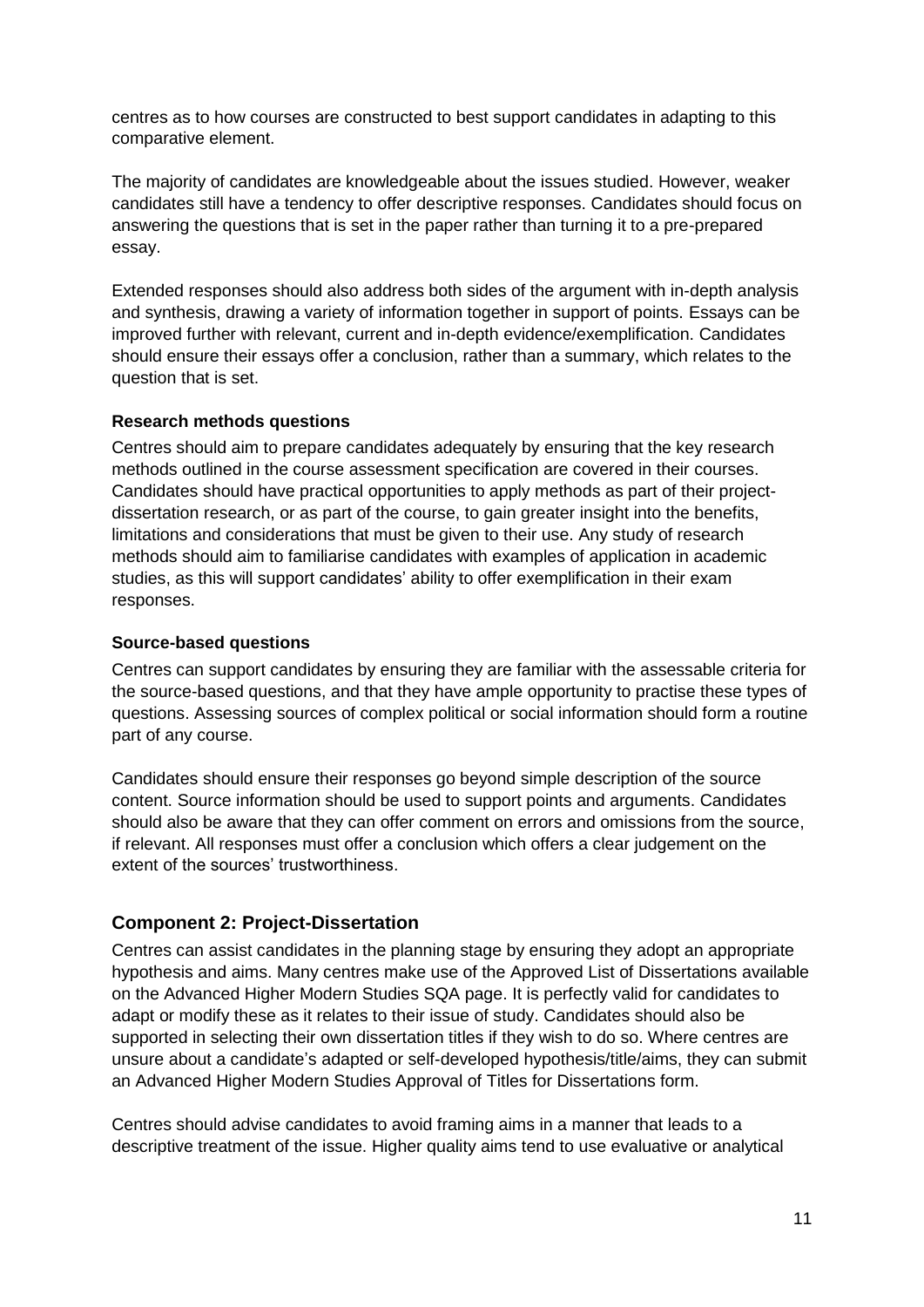stems such as 'To analyse …', 'To examine …', 'To examine the extent to which …' or frame aims or chapter headings as questions.

Centres should encourage candidates to ensure that their research methods are justified and evaluated as a natural part of the process of carrying out the dissertation research. Candidates should be directed to provide an evaluation of the methods' usefulness, make comment on the ethical considerations, and the ways in which the use of the method could have been improved on. The most important skill here is the evaluation of the method. Centres should emphasise that a simplistic description of the application of the methodology will receive no credit at this level.

Candidates should aim to use a wide and varied range of sources of information. This may involve primary as well as secondary research. Although primary research is not a prerequisite for the project-dissertation, it can often enhance research and offer further opportunities to acquire knowledge and insight into the issue. Secondary resources can involve a wide range of sources, including academic texts, journals, newspapers, websites, documentaries and other audio/visual sources etc.

Synthesis and balanced analysis are crucial to the dissertation. Centres should ensure candidates are given support and opportunities to practise and develop these skills. Candidates should be encouraged to discuss and critically evaluate alternative views and theories as part of their dissertation. This will naturally enhance the analysis and evaluation.

Candidates should be taught to distinguish between a summary and a conclusion, and ensure their dissertation's line of argument builds to the latter.

Consistent academic referencing is essential. Centres may wish to adopt a preferred 'house' style which candidates can apply to ensure a consistent approach.

Appendices are crucial evidence of the candidate's research process. Interview transcripts, letters/e-mails sent and received, survey results, etc, can be included. Candidates who rely on secondary research alone could be encouraged to include appendices that detail information they refer to in the main body of their dissertation, eg statistical or graphical information. Centres should ensure candidates are aware that appendices will only be creditable if evidence from them is cited and used appropriately in the main body of the dissertation.

Centres should ensure their candidates are aware of the maximum word count for the dissertation (5000 words with 10% tolerance). Centres can assist candidates in this process by checking dissertations do not exceed the maximum word count before submission. Centres may wish to encourage their candidates to include a word count per page, a total word count per chapter, as well as an overall word count, which should appear on the front cover.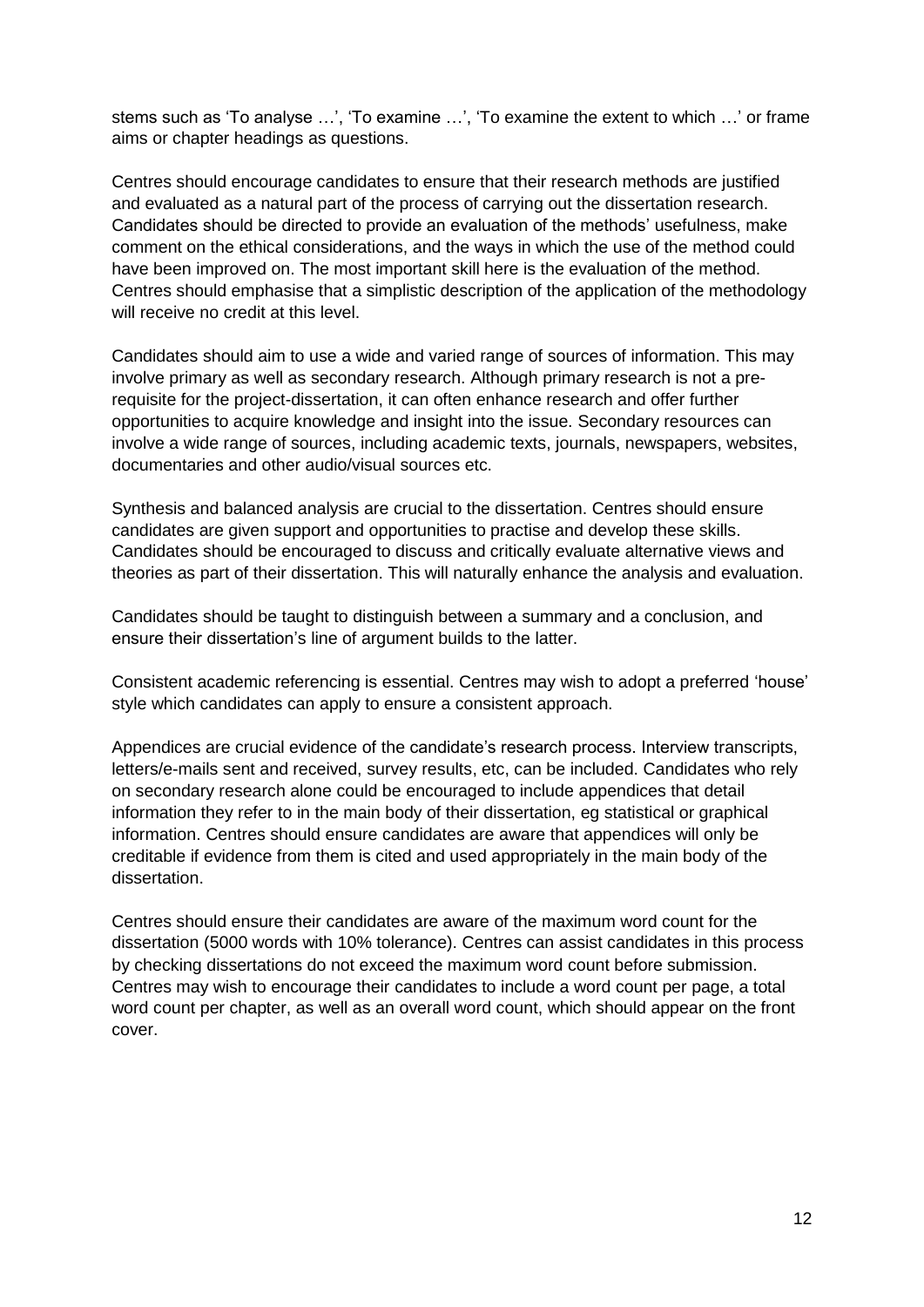## **Grade Boundary and Statistical information:**

## **Statistical information: update on Courses**

| Number of resulted entries in 2016 | 851 |
|------------------------------------|-----|
|                                    |     |
| Number of resulted entries in 2017 | 861 |

## **Statistical information: Performance of candidates**

## **Distribution of Course awards including grade boundaries**

| <b>Distribution of Course</b><br>awards | %     | Cum. % | Number of candidates | Lowest<br>mark |
|-----------------------------------------|-------|--------|----------------------|----------------|
| Maximum Mark -                          |       |        |                      |                |
| A                                       | 27.8% | 27.8%  | 239                  | 98             |
| B                                       | 26.9% | 54.7%  | 232                  | 84             |
| C                                       | 25.3% | 80.0%  | 218                  | 70             |
| D                                       | 8.7%  | 88.7%  | 75                   | 63             |
| No award                                | 11.3% | -      | 97                   | ۰              |
|                                         |       |        |                      |                |